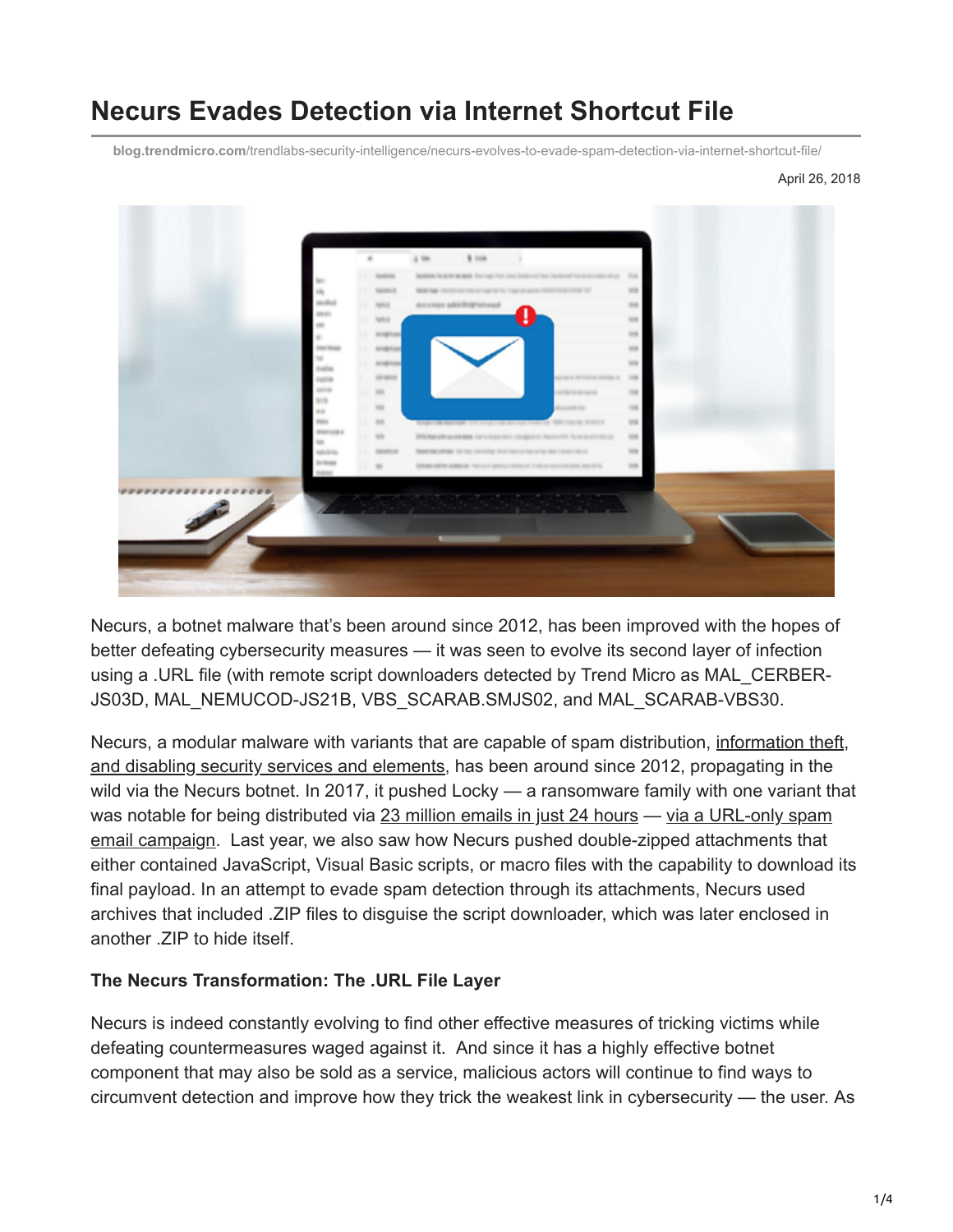security vendors are wise to Necurs's traditional infection chain (a script, a macro, or archives containing certain file formats), the malware has started using an internet shortcut or .URL file to bypass detection.

# D

Figure 1. A diagram of a previous version of the Necurs malware

 $\overline{\phantom{a}}$ 

Figure 2. A diagram of the evolved Necurs malware

Internet shortcuts, or .URLs, take the form of clickable icons and are objects used to access internet sites or web documents faster. Internet shortcuts have contents that are in the INI file format, which allows the changing of icons. Necurs malware uses this to its advantage by changing the folder icon to trick the victim into thinking that it's a different file type, as it is less suspicious than clicking on a script. The .URL will then access the remote resource that downloads another downloader. The second downloader remotely executes the payload.

**[Figure 3. A .URL file disguised as a .ZIP file of a voicemail message](https://blog.trendmicro.com/content/dam/trendmicro/global/en/migrated/security-intelligence-migration-spreadsheet/trendlabs-security-intelligence/2018/04/Figure_3_URL_file.jpg)** 

Figure 3. A .URL file disguised as a .ZIP file of a voicemail message

Notice that aside from the icons disguised as folders, the filenames were also crafted to resemble typical folder names such as IMG-20180404-9AC4DD, SCN-20180404-268CC1, and PIC-20180404-ADEEEE shown in Figure 2, to name a few.

# D

Figure 4. A screen capture of an internet shortcut's extracted files

Furthermore, the actual attachment archive does not contain the script downloader Necurs uses to download its payload. The .URL file accesses the remote server, which then executes through the Server Message Block (SMB) protocol — a tactic that may be successful in evading certain spam filters.

#### **Figure 5.** A screen capture of a remote file being accessed through the SMB protocol

Figure 5. A screen capture of a remote file being accessed through the SMB protocol

The malware doesn't stop at disguising .URL files. The latest Necurs variant no longer has the actual script downloader in its attachment. It only contains the internet shortcut to the remote site that contains the script that is then executed remotely. This means that it does not "download" the actual script on the victim's machine. This is the closest it gets to its previous malicious spam runs: Attaching a URL in the email and tricking a victim into clicking on the link to download a malicious file.

## D

Figure 6. A look at Necurs's attachment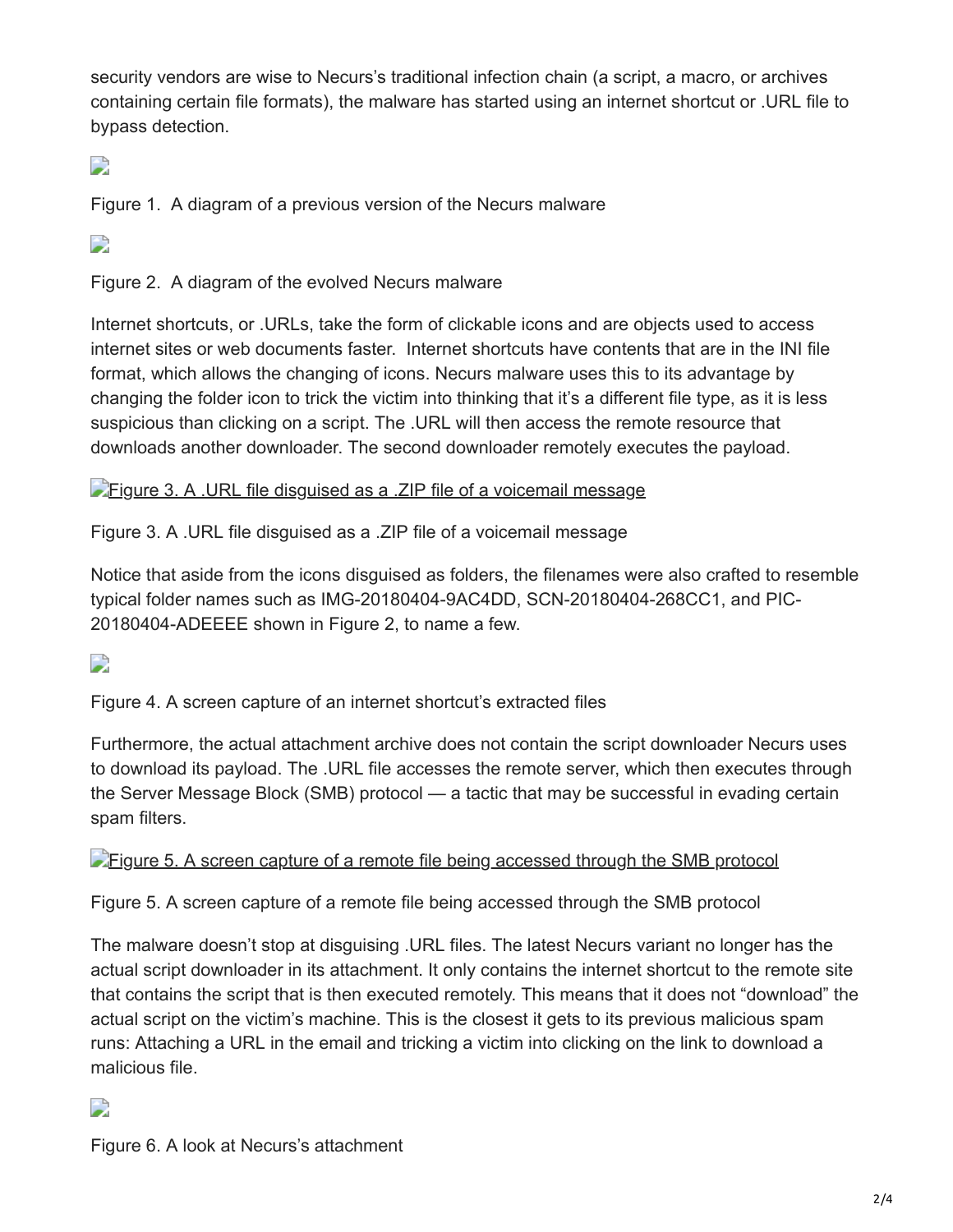Interestingly, Necurs does not infect computers using Russian as a language.

# **Further Evolution: Using QUANTLOADER**

Previously, Necurs's JavaScript downloader downloads the final payload. But in its latest iteration, the remote script downloads QUANTLOADER (detected by Trend Micro as TROJ\_QUANT) – a different downloader – which then downloads the final payload. This is another layer added to Necurs's infection chain. The use of QUANTLOADER may be twofold: First, it adds another download stage before it downloads the final payload, possibly to mix things up and evade behavioral detections. Secondly, QUANTLOADER is persistent in nature — it drops a copy of itself and creates an autorun registry so that it executes at startup.

### *Indicators of Compromise*

| <b>SHA-256s</b>                                                  | <b>Detection</b><br><b>Names</b> |
|------------------------------------------------------------------|----------------------------------|
| 03c770882e87585fea0272a8e6a7b7e37085e193475884b1316e14fb193e992d | <b>TROJ QUANT.K</b>              |
| b0c173e0fc28e0f1bc8debfe49de01f306d372a0516d88201b87e441f3de303e | TROJ QUANT.J                     |
| b87e0dd9b0e032c6d2d5f0bf46f00243a2a866bf1d3d22f8b72737b4aa1148eb | TROJ QUANT.L                     |
| 00ca7e9e61a3ceaa4b9250866aface8af63e5ae71435d4fd6c770a8c9a167f22 | TROJ QUANT.K                     |

### **Trend Micro Solutions**

To protect against Necurs and other continuously evolving spammed threats, businesses can take advantage of [Trend Micro](https://blog.trendmicro.com/en_us/business/products/user-protection/sps.html)™ endpoint solutions such as Trend Micro Smart Protection [Suites and Worry-Free™ Business Security. Both solutions can protect users and business](https://blog.trendmicro.com/en_us/business/products/user-protection/sps.html)es from threats by detecting malicious files, and spammed messages as well as blocking all related malicious URLs. [Trend Micro Deep Discovery™](https://blog.trendmicro.com/en_us/business/products/network/advanced-threat-protection/deep-discovery-threat-intelligence-network-analytics.html) has an email inspection layer that can protect enterprises by detecting malicious attachment and URLs. Deep Discovery is able to detect the remote script despite it not being downloaded in the physical endpoint.

[Trend Micro™ Email Security](https://blog.trendmicro.com/en_us/business/products/user-protection/sps/email-and-collaboration/email-security.html) is a no-maintenance cloud solution that delivers continuously updated protection to stop spam, malware, spear phishing, ransomware, and advanced targeted attacks before they reach the network. It protects Microsoft Exchange, [Microsoft Office 365](https://blog.trendmicro.com/en_us/business/products/user-protection/sps/email-and-collaboration/cloud-app-security.html), Google Apps, and other hosted and on-premises email solutions. The spam mail used by this threat is detected on arrival by Trend Micro™ Email Reputation Services™, while our spam engine can detect Necurs's technique: an archive containing internet shortcut.

Trend Micro™ OfficeScan™ with XGen™ endpoint security infuses high-fidelity [machine learning](https://www.trendmicro.com/vinfo/ph/security/definition/machine-learning) with other detection technologies and global threat intelligence for comprehensive protection against advanced malware.

A list of all the hashes (SHA-256) is in this [appendix.](https://documents.trendmicro.com/assets/appendix-necurs-evolves-to-evade-spam-detection-via-internet-shortcut-file.pdf)